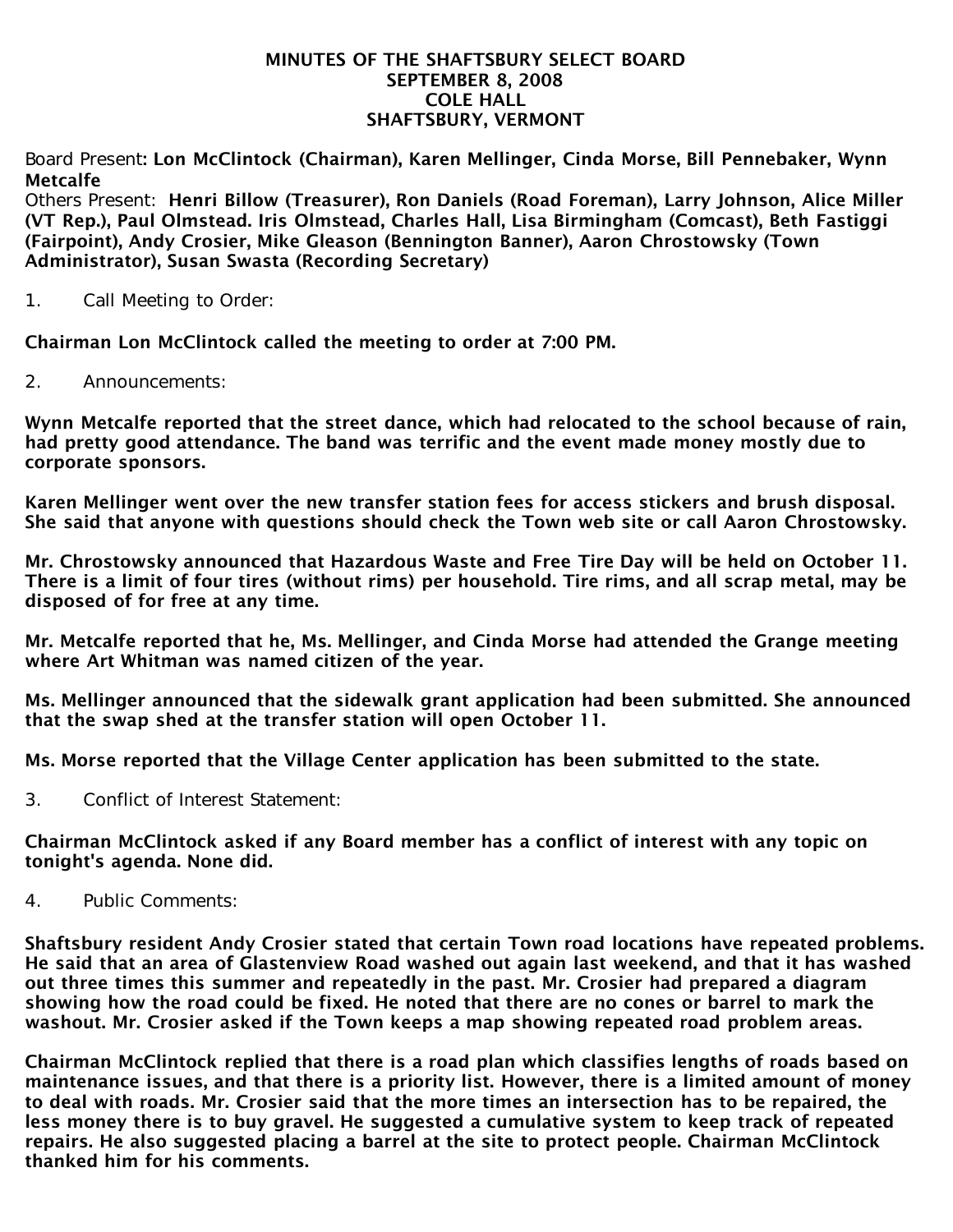5. Expansion of Broadband Technology in Shaftsbury:

Chairman McClintock introduced Lisa Birmingham of Comcast and Beth Fastiggi of Fairpoint. Ms. Birmingham distributed maps to illustrate her discussion of Comcast's extension of broadband into Shaftsbury. She said that the state requires Comcast to extend lines at company expense when a density of 25 homes per mile is reached. The company will also extend lines if there are twelve committed subscribers per mile. Otherwise, line extension costs must be paid by customers. The cost is \$25,000 per mile. Ms. Birmingham said that Comcast currently serves 1300 homes and has four miles of cable in Shaftsbury. The company evaluates expansion possibilities once a year, but will respond to individual calls or work with groups. She said they will be looking to upgrade for higher speeds and more bandwidth in 2009-2010.

Ms. Birmingham reported that the federal government is requiring a shift to all digital signals, so analog televisions must switch to digital. Coupons are available for analog-to-digital converters. Mr. Pennebaker noted that televisions will require a UHF antenna, not a VHF, or the converter will not work.

Beth Fastiggi discussed Fairpoint's broadband plans in Vermont. She said they had started in Shaftsbury in May and will expand a little to the north. Ms. Fastiggi stated that 75% of Fairpoint's Vermont customers will soon be able to get broadband, and this will increase to 80% by 2010. Half of the state's exchanges will be at 100% in two years; these exchanges will be announced soon. Ms. Fastiggi described the process of bringing fiber to a hub point which serves customers within 3.5 miles. Fairpoint is also extending wireless service and technology. In response to a question from Mr. Crosier, Ms. Fastiggi said that Fairpoint will be rearranging its service in order to take customers out of long loops that currently exist. Ms. Birmingham stated that Comcast provides courtesy cable or Internet service to schools, libraries, and town facilities.

6. Drainage Issue on Hall Property on West Mountain Road:

West Mountain Road resident Charles Hall and Road Foreman Ron Daniels came to the table. Chairman McClintock read a letter from West Mountain Road resident Richard Bernasconi in support of Mr. Hall's position. Mr. Hall explained that in 2005 the Town removed two culverts across West Mountain Road, then replaced just one of them. He was not informed of the removal in advance.

The culvert located higher up the hill from his property, which took most of the water coming down the hill and allowed it to drain into a hedge row, was not replaced. Mr. Hall stated that the water now goes into his field and causes erosion, requiring him to put in fill. He said that he had sent two certified letters to the Town and discussed the matter with Select Board member Wynn Metcalfe and Road Foreman Ron Daniels. Mr. Hall said he was told that West Mountain Road is a high priority. but not the highest. He is requesting that a second culvert be installed.

Chairman McClintock noted that the second culvert had been put in at the request of Mr. Hall's aunt, who paid for it. The Town supplied labor and machinery. Mr. Daniels described and drew diagrams of possible solutions to the problem. Ms. Mellinger asked Mr. Hall if he would agree to pay for culvert pipe if the Town installs another culvert. Mr. Hall replied that, given the Town's unsatisfactory response and the fact that he had not been informed before the culvert was removed, he should not be asked to pay.

Board members explained that the Town budget is very tight and that this section of road is not near the top of the priority list. Ms. Morse noted that the purpose of the road plan is to address safety, but if the Town creates a new problem they have an obligation to address it. She suggested that they have a conversation and try to reach an agreement.

Ms. Morse made motion to table the decision on West Mountain Road until the next meeting, after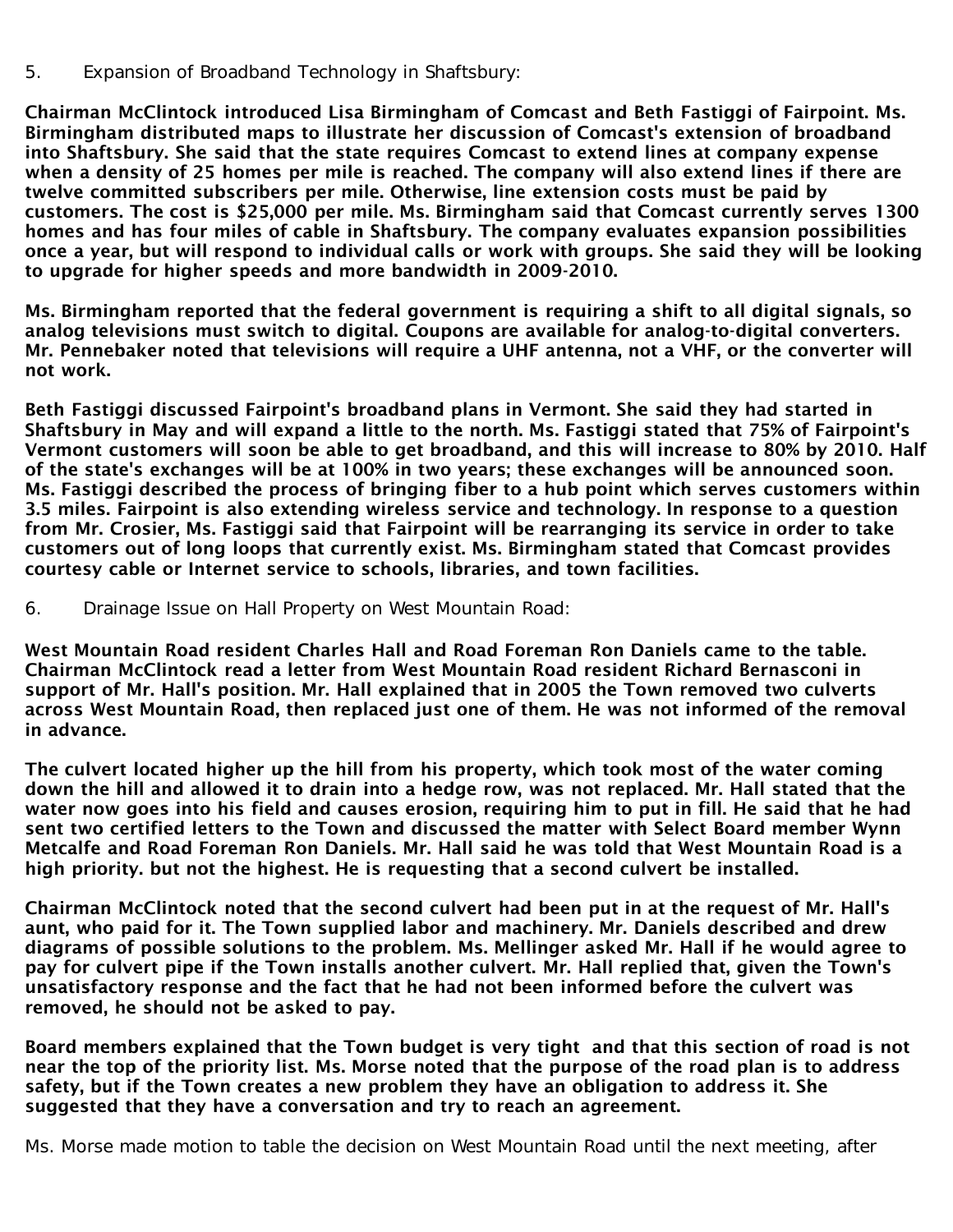Chairman McClintock and Charles Hall discuss the matter. Mr. Pennebaker seconded.

## Mr. Hall asked if he would have to be present at the next meeting if an agreement is reached, and was told that he would not.

Motion to table the decision on West Mountain Road carried 5-0-0.

7. Dust Control Plan:

Chairman McClintock suggested that this discussion be postponed until the next meeting. All agreed. He thanked Mr. Daniels for attending.

8. Budget Deficit Reduction Plan:

Treasurer Henri Billow came to the table and presented final figures on the tax rate.

Mr. Metcalfe said that he wanted to address the budget deficit reduction decision. He stated that the compromise the Board had agreed to at the last Monday meeting had been changed, and he wants to know what these changes are because he had been unable to attend the special meeting.

Chairman McClintock said that he had planned to address this matter first. He explained that the minutes of what had happened at the special Wednesday meeting did not go out until today. Chairman McClintock reviewed the decision made at the last Monday meeting to combine budget cuts and a special tax of \$17,000 to cover the budget deficit. The Wednesday meeting had been scheduled to approve the ballot article for the special tax. At that meeting they had learned that the required appeal period for the article warning is thirty days, not fifteen. This would have required setting a new tax collection date in late November or early December. Treasurer Billow had asked that tax collection not be delayed.

Chairman McClintock stated that the only choices were to warn the article for the special tax and delay tax collection, or make the special tax part of the next Town meeting. Ms. Morse stated that the Board may set a tax rate without voter approval, but Chairman McClintock noted that statute requires 5% increments, which would have required raising \$76,000. He feels that dealing with the \$17,000 at Town meeting is in the spirit of what they had decided. Ms. Mellinger said that they are responding in the same way to the original motion; the only difference is when the \$17,000 is collected.

Mr. Metcalfe stated that this should have been decided at a warned Monday meeting so the public could hear about it. Ms. Morse agreed that the decision could have been delayed. Other Board members felt that the decision needed to be made at the time. Ms. Mellinger suggested that they go back to meeting weekly if any of them feels that a meeting should be held.

9. Tax Anticipation Note:

## Ms. Billow stated that \$125,000 will need to be added to the note, for a total of \$475,000, at 2.7% interest.

Ms. Mellinger made motion to approve the \$125,000 increase in the tax anticipation note. Ms. Morse seconded. Motion carried 5-0-0.

10. Set Tax Rate:

## Ms. Billow went over the Town tax rate figures for 2008-2009. The rate will be .5047 per hundred, which is an increase of 4 to 4.5 cents, or about 1%.

Ms. Mellinger made motion to set the Town tax rate as outlined by Treasurer Henri Billow. Mr.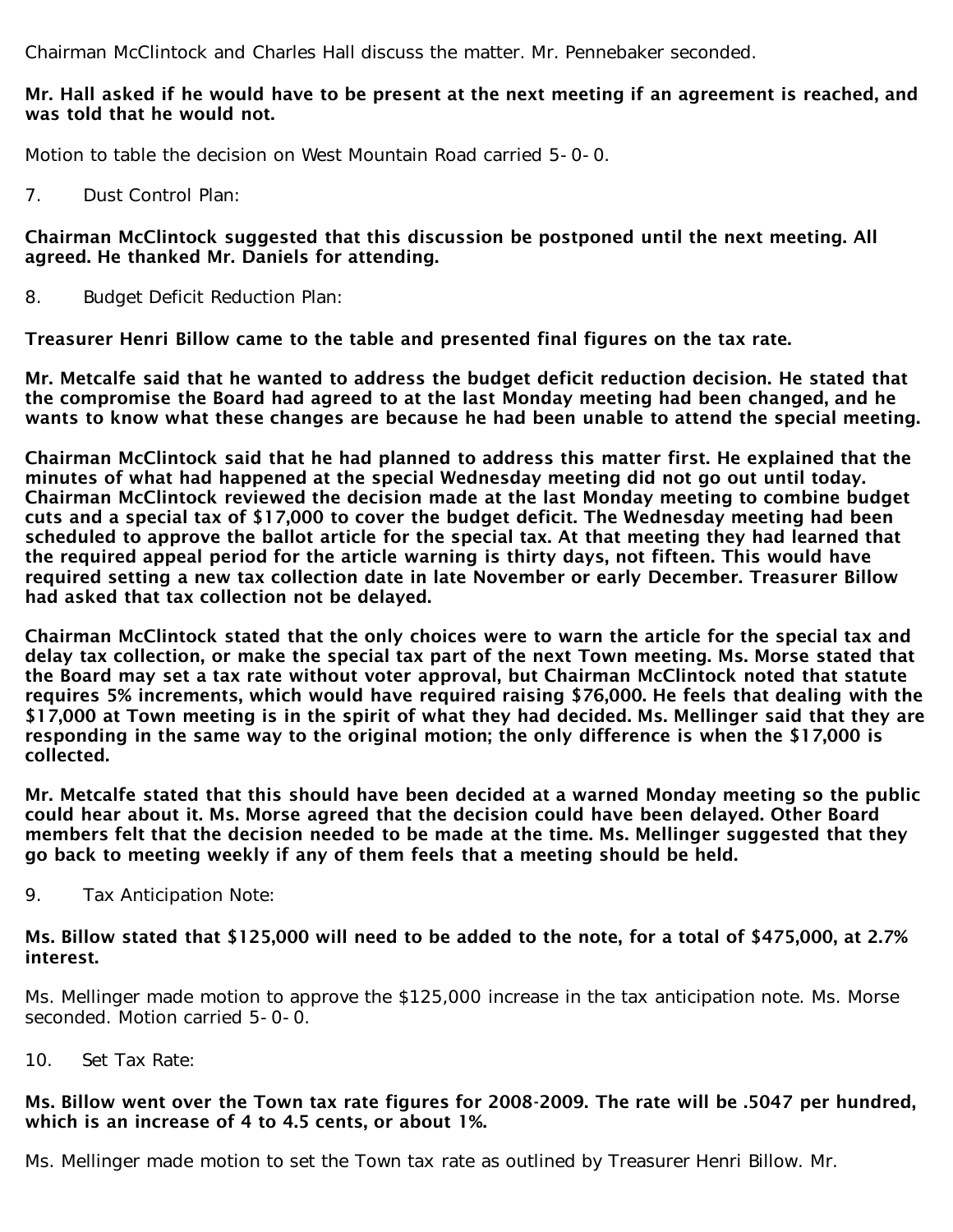Pennebaker seconded. Motion carried 5-0-0.

11. Coin Drop:

Chairman McClintock explained that the state requires Select Board approval for a fire department coin drop. A coin drop is planned for Columbus Day weekend. He noted that they are also trying to make sure firemen are covered by insurance when they are out on Rte. 7A. They will hear from insurance agent Dave Newell on this.

Ms. Morse made motion to approve the fire department coin drop. Ms. Mellinger seconded.

## Ms. Morse asked that in the future the fire department send Mr. Chrostowsky notice when they are planning a coin drop so that the Board is informed.

Motion to approve the coin drop carried 5-0-0.

12. Review and Approve Meeting Minutes:

# August 18, 2008 Select Board minutes

Ms. Morse made motion to approve August 18, 2008 minutes. Mr. Pennebaker seconded. Motion carried  $5 - 0 - 0$ .

## August 20, 2008 Select Board minutes

Ms. Morse made motion to approve August 20, 2008 minutes. Mr. Pennebaker seconded.

## The following correction to the August 20, 2008 minutes was requested:

### *The vote on the motion is changed to "*3-1-0."

Motion to approve August 20, 2008 minutes as amended carried 4-0-1. (Mr. Metcalfe abstained because he had not been present.)

13. Review and Approve Warrants:

# The following warrants were presented for approval:

Transfer Warrant: \$ 89,618.33

Ms. Morse made motion to pay the Transfer Warrant. Ms. Mellinger seconded. Motion carried 5-0-0.

# Payroll Warrant PR#8: \$ 6,475.24

Ms. Morse made motion to pay PR Warrant #8. Ms. Mellinger seconded. Motion carried 5-0-0.

### Payroll Warrant PR#9: \$ 9,642.09

Ms. Morse made motion to pay PR Warrant #9. Ms. Mellinger seconded. Motion carried 5-0-0.

### Payroll Warrant PR#10: \$ 5,409.75

Ms. Morse made motion to pay PR Warrant #10. Ms. Mellinger seconded. Motion carried 5-0-0.

## General Warrant AP#10: \$ 16,616.21 (reappraisal, water project parts)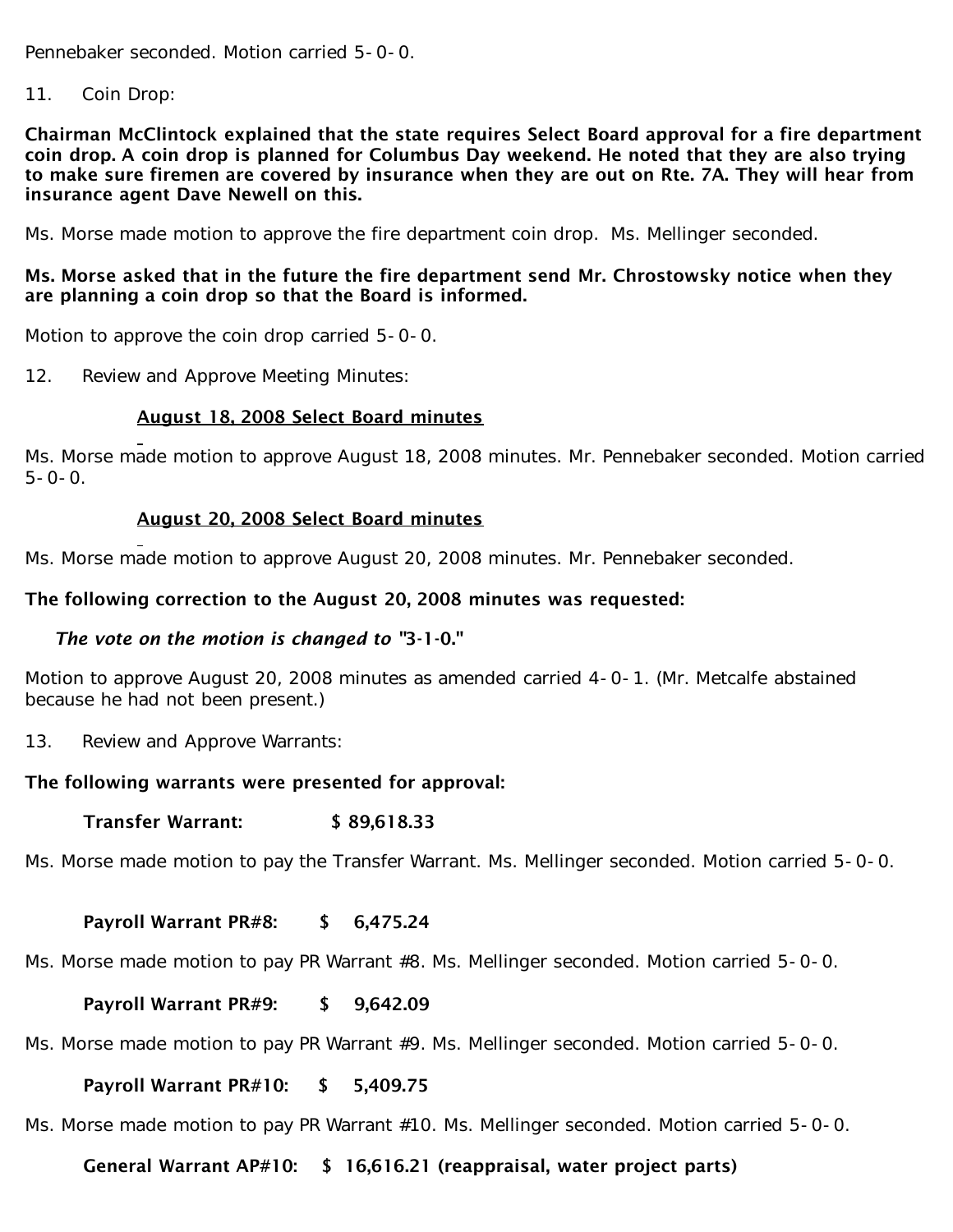Ms. Morse made motion to pay AP Warrant #10. Ms. Mellinger seconded. Motion carried 5-0-0.

#### General Warrant AP#9: \$ 63.580.25 (truck leases)

Ms. Morse made motion to pay AP Warrant #9. Ms. Mellinger seconded. Motion carried 5-0-0.

### General Warrant AP#8: \$ 2,306.25 (diesel fuel, landfill stickers)

Ms. Morse made motion to pay AP Warrant #8. Ms. Mellinger seconded. Motion carried 5-0-0.

### General Warrant AP#7: \$ 27,408.33 (election expenses, health insurance, water project parts)

Ms. Morse made motion to pay AP Warrant #7. Ms. Mellinger seconded. Motion carried 5-0-0.

14. Town Administrator Report:

Mr. Chrostowsky reported that they are \$1100 over budget in culverts, which is a concern, especially if they need to do the West Mountain Road culvert. He will need to check details to see why they went over budget.

Mr. Chrostowsky reported that the grader had required \$4,000 in repairs. This will deplete or come close to depleting the grader fund.

He stated that they have spent 26% of the budget because of front end payments on truck leases, dues, and insurances. Mr. Chrostowsky said that he and Ms. Mellinger worked on the cash accounts, and that Bill Hall of the Vermont League of Cities and Towns will help them change the accounting method. He will finish pulling the invoices Mr. Hall will need tomorrow.

#### 15. Other Business:

Mr. Metcalfe asked if the Board had voted on a motion to send the note that went out to department heads. Chairman McClintock replied that they had not, and that he had requested Mr. Chrostowsky to send the note out to keep department heads mindful of spending and to tell them to keep the Board informed.

Mr. Chrostowsky stated that the highway department pickup truck had failed inspection. He asked Board permission to tell the highway department not to use the truck, and to authorize using highway reserve fund money to buy a used truck. The old one will be sold for salvage for \$200.

Ms. Mellinger made motion to authorize Mr. Chrostowsky to tell the highway department to purchase a used truck for \$1800. Mr. Pennebaker seconded. Motion carried 5-0-0.

Ms. Mellinger returned to the topic of the letter to department heads and the budget. She said she is fearful that the deficit may increase. She thinks they need to discuss budget caps. Ms. Mellinger noted that she had proposed a plan to cut the budget, and she'd like to hear from others.

There was discussion of budget cuts and of communications with departments through Board liaisons. Mr. Metcalfe said they should have a working session with department heads so all are hearing and talking about the same thing. He also said that Board members should inform their department liaisons that budgets will be cut. Chairman McClintock asked if they should set a percentage cut, and recommended that they decide on this at the next meeting. Board members agreed to put this at the top of the agenda and to meet next week.

Mr. Pennebaker reported that he heard from Agency of Natural Resources representative Buzz